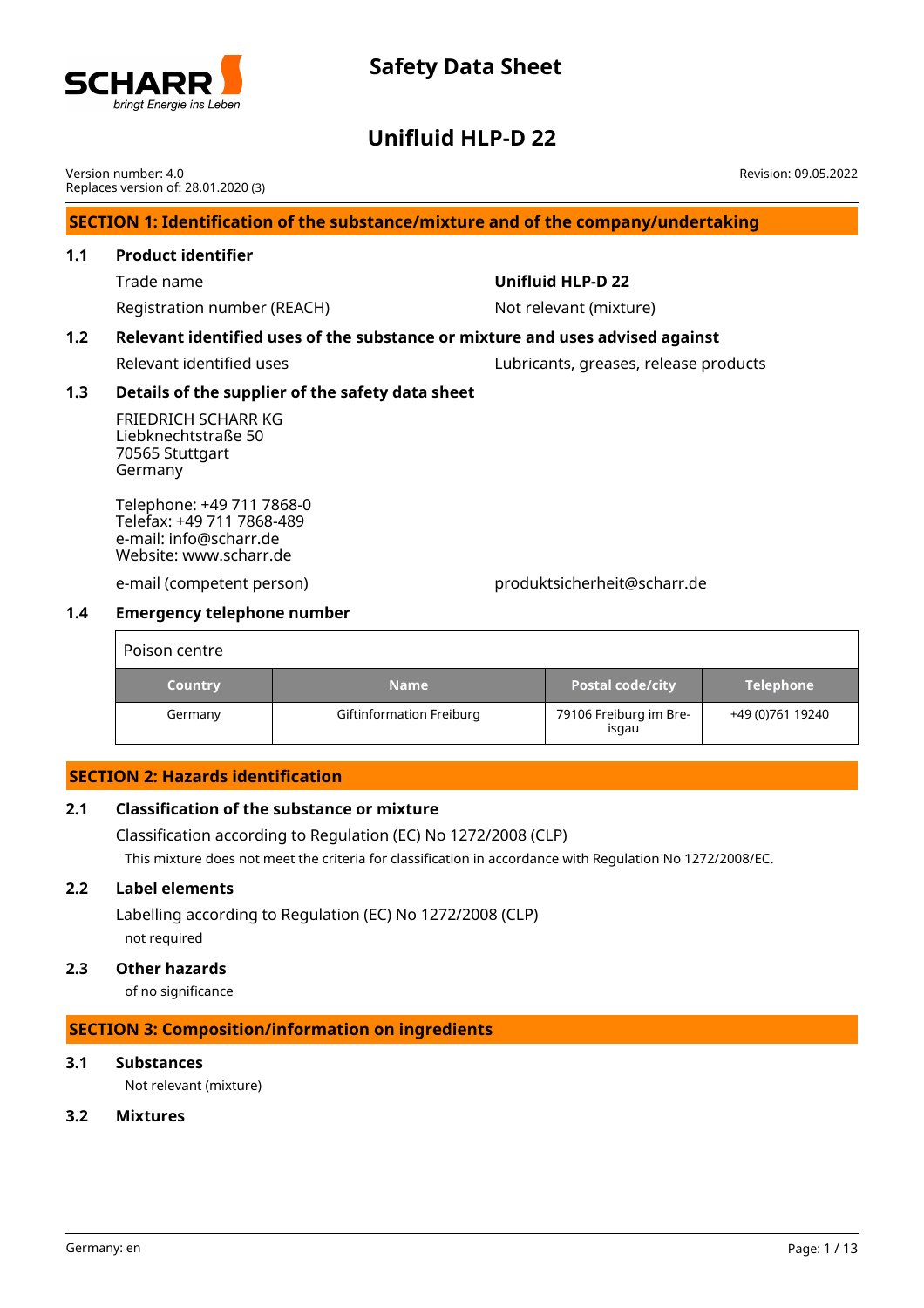

Version number: 4.0 Replaces version of: 28.01.2020 (3)

### Revision: 09.05.2022

### Hazardous ingredients

| Name of substance                                              | <b>Identifier</b>                                                                                                           | $Wt\%$    |                  | <b>Classification acc. to GHS</b> | <b>Pictograms</b>     |
|----------------------------------------------------------------|-----------------------------------------------------------------------------------------------------------------------------|-----------|------------------|-----------------------------------|-----------------------|
| Distillates (petroleum),<br>hydrotreated light par-<br>affinic | CAS No<br>64742-55-8<br>EC No<br>265-158-7<br>Index No<br>649-468-00-3<br>REACH Reg. No<br>01-2119487077-29-<br><b>XXXX</b> | $10 - 25$ |                  | Asp. Tox. 1 / H304                |                       |
| <b>Name of substance</b>                                       | <b>Specific Conc. Limits</b>                                                                                                |           | <b>M-Factors</b> | <b>ATE</b>                        | <b>Exposure route</b> |

| Name of substance                                              | <b>Specific Conc. Limits</b> | <b>M-Factors</b> | <b>ATE</b>     | <b>Exposure route</b> |
|----------------------------------------------------------------|------------------------------|------------------|----------------|-----------------------|
| Distillates (petroleum),<br>hydrotreated light par-<br>affinic |                              | $\sim$           | 2.18 $mg/1/4h$ | inhalation: dust/mist |

Hazardous ingredients acc. to EU regulation, Consideration of other advice

This mixture does not meet the criteria for classification in accordance with Regulation No 1272/2008/EC.

For full text of abbreviations: see SECTION 16.

### **SECTION 4: First aid measures**

### **4.1 Description of first aid measures**

### General notes

Do not leave affected person unattended. Remove victim out of the danger area. Take off immediately all contaminated clothing. In all cases of doubt, or when symptoms persist, seek medical advice. In case of unconsciousness place person in the recovery position. Never give anything by mouth. Self-protection of the first aider.

### Following inhalation

If breathing is irregular or stopped, immediately seek medical assistance and start first aid actions. Provide fresh air.

### Following skin contact

Wash with plenty of soap and water.

### Following eye contact

Remove contact lenses, if present and easy to do. Continue rinsing. Irrigate copiously with clean, fresh water for at least 10 minutes, holding the eyelids apart.

### Following ingestion

Rinse mouth with water (only if the person is conscious). Do NOT induce vomiting. Call a physician immediately.

### **4.2 Most important symptoms and effects, both acute and delayed**

Breathing difficulties. Headache. Vertigo.

### **4.3 Indication of any immediate medical attention and special treatment needed**

Subsequent observance for pneumonia and pulmonary oedema. Supervise the blood circulation.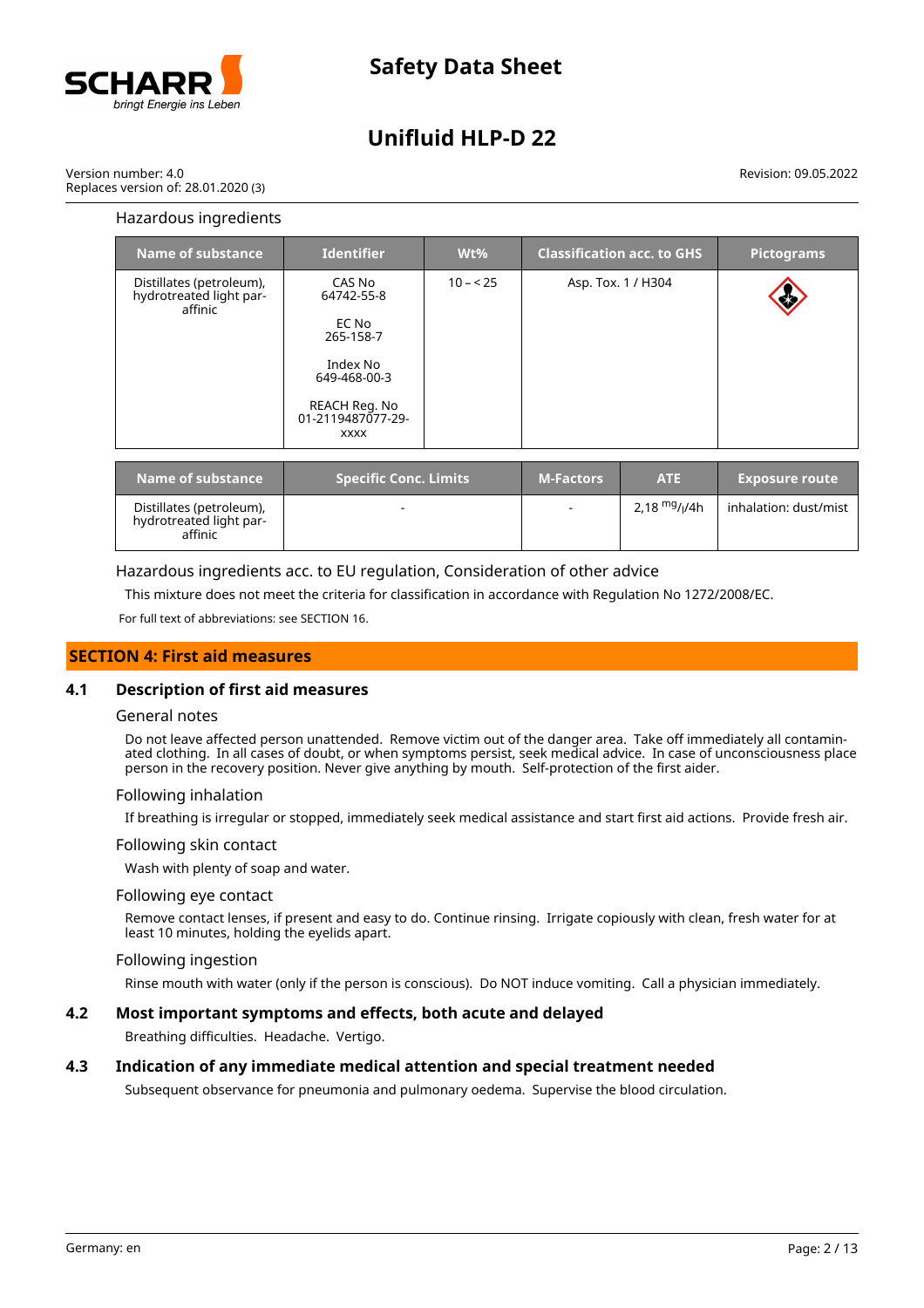

# **Unifluid HLP-D 22**

Version number: 4.0 Replaces version of: 28.01.2020 (3)

### **SECTION 5: Firefighting measures**

### **5.1 Extinguishing media**

Suitable extinguishing media

Water spray, BC-powder, Carbon dioxide (CO2), Sand

Unsuitable extinguishing media

Water jet

### **5.2 Special hazards arising from the substance or mixture**

Danger of bursting container.

### Hazardous combustion products

Carbon monoxide (CO), Carbon dioxide (CO2)

### **5.3 Advice for firefighters**

In case of fire and/or explosion do not breathe fumes. Co-ordinate firefighting measures to the fire surroundings. Do not allow firefighting water to enter drains or water courses. Collect contaminated firefighting water separately. Fight fire with normal precautions from a reasonable distance.

### **SECTION 6: Accidental release measures**

### **6.1 Personal precautions, protective equipment and emergency procedures**

For non-emergency personnel

Remove persons to safety. Ventilate affected area. Avoidance of ignition sources.

### For emergency responders

Wear breathing apparatus if exposed to vapours/dust/spray/gases. Provision of sufficient ventilation.

### **6.2 Environmental precautions**

Keep away from drains, surface and ground water. Retain contaminated washing water and dispose of it.

### **6.3 Methods and material for containment and cleaning up**

Advice on how to contain a spill

Covering of drains

### Advice on how to clean up a spill

Wipe up with absorbent material (e.g. cloth, fleece). Collect spillage: sawdust, kieselgur (diatomite), sand, universal binder

### Appropriate containment techniques

Use of adsorbent materials.

### Other information relating to spills and releases

Place in appropriate containers for disposal. Ventilate affected area.

### **6.4 Reference to other sections**

Hazardous combustion products: see section 5. Personal protective equipment: see section 8. Incompatible materials: see section 10. Disposal considerations: see section 13.

Revision: 09.05.2022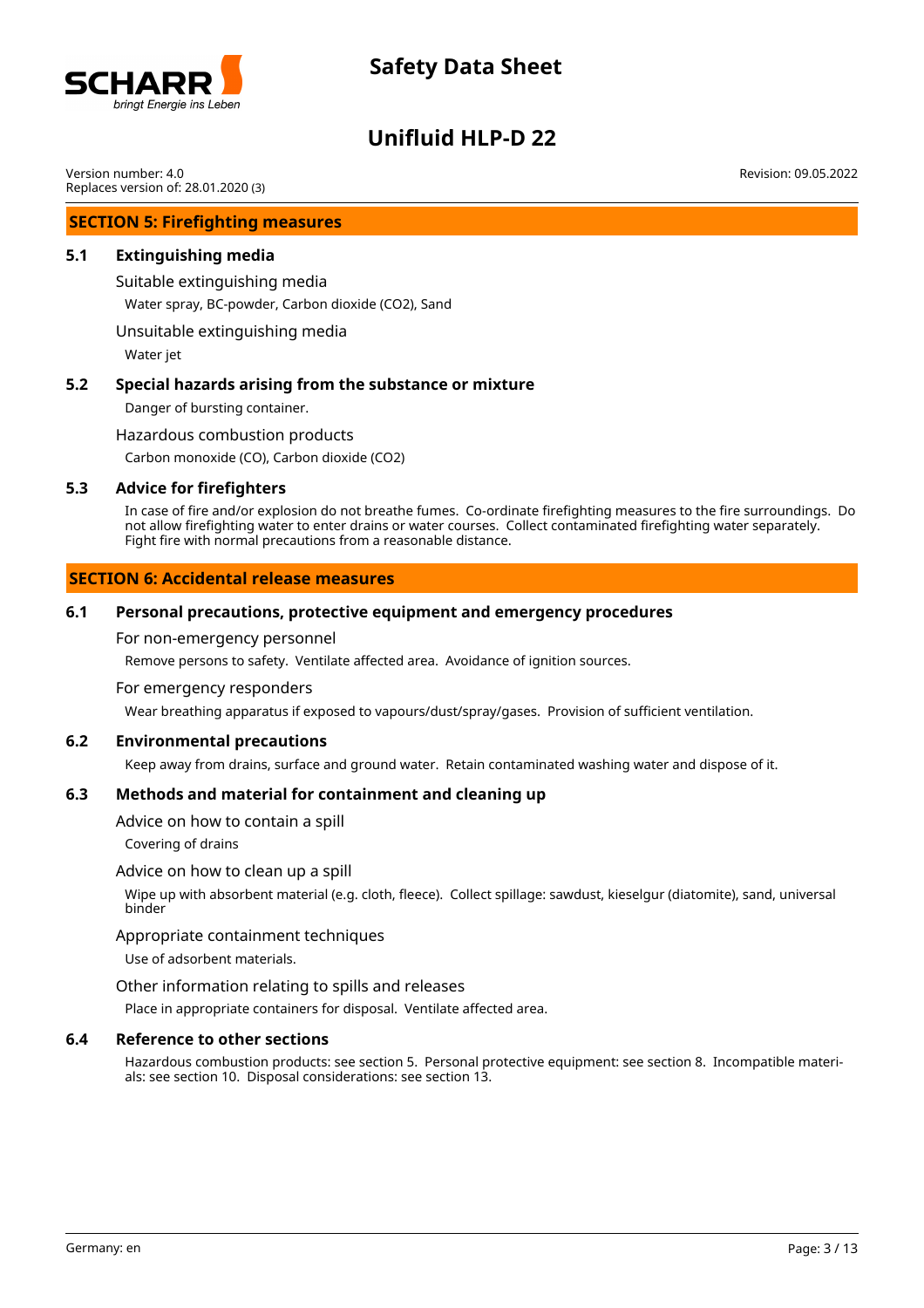

# **Unifluid HLP-D 22**

Version number: 4.0 Replaces version of: 28.01.2020 (3)

### **SECTION 7: Handling and storage**

### **7.1 Precautions for safe handling**

### Recommendations

- measures to prevent fire as well as aerosol and dust generation

Use local and general ventilation. Use only in well-ventilated areas.

Advice on general occupational hygiene

Wash hands after use. Do not eat, drink and smoke in work areas. Remove contaminated clothing and protective equipment before entering eating areas. Never keep food or drink in the vicinity of chemicals. Never place chemicals in containers that are normally used for food or drink. Keep away from food, drink and animal feedingstuffs.

### **7.2 Conditions for safe storage, including any incompatibilities**

- Lagerklasse (storage class according to TRGS 510, 10 (combustible liquids) Germany)

### **7.3 Specific end use(s)**

See section 16 for a general overview.

### **SECTION 8: Exposure controls/personal protection**

### **8.1 Control parameters**

This information is not available.

| Relevant PNECs of components of the mixture                           |               |               |                                  |                        |                              |                                 |  |
|-----------------------------------------------------------------------|---------------|---------------|----------------------------------|------------------------|------------------------------|---------------------------------|--|
| Name of sub-<br>stance                                                | <b>CAS No</b> | End-<br>point | <b>Threshold</b><br><b>level</b> | <b>Organism</b>        | Environmental<br>compartment | <b>Exposure time</b>            |  |
| Distillates (petro-<br>leum), hydro-<br>treated light par-<br>affinic | 64742-55-8    | <b>PNEC</b>   | 9,33 $mg/_{ka}$                  | aquatic organ-<br>isms | water                        | short-term (single<br>instance) |  |

### **8.2 Exposure controls**

### Appropriate engineering controls

General ventilation.

Individual protection measures (personal protective equipment)

### Eye/face protection

Wear eye/face protection.

Skin protection

### - hand protection

Wear suitable gloves. Chemical protection gloves are suitable, which are tested according to EN 374. Check leaktightness/impermeability prior to use. In the case of wanting to use the gloves again, clean them before taking off and air them well. For special purposes, it is recommended to check the resistance to chemicals of the protective gloves mentioned above together with the supplier of these gloves.

- type of material

PE: polyethylene, CR: chloroprene (chlorobutadiene) rubber, IIR: isobutene-isoprene (butyl) rubber

- material thickness > 0,35 mm

- breakthrough times of the glove material 0,4 mm
	- >120 minutes (permeation: level 4)

Revision: 09.05.2022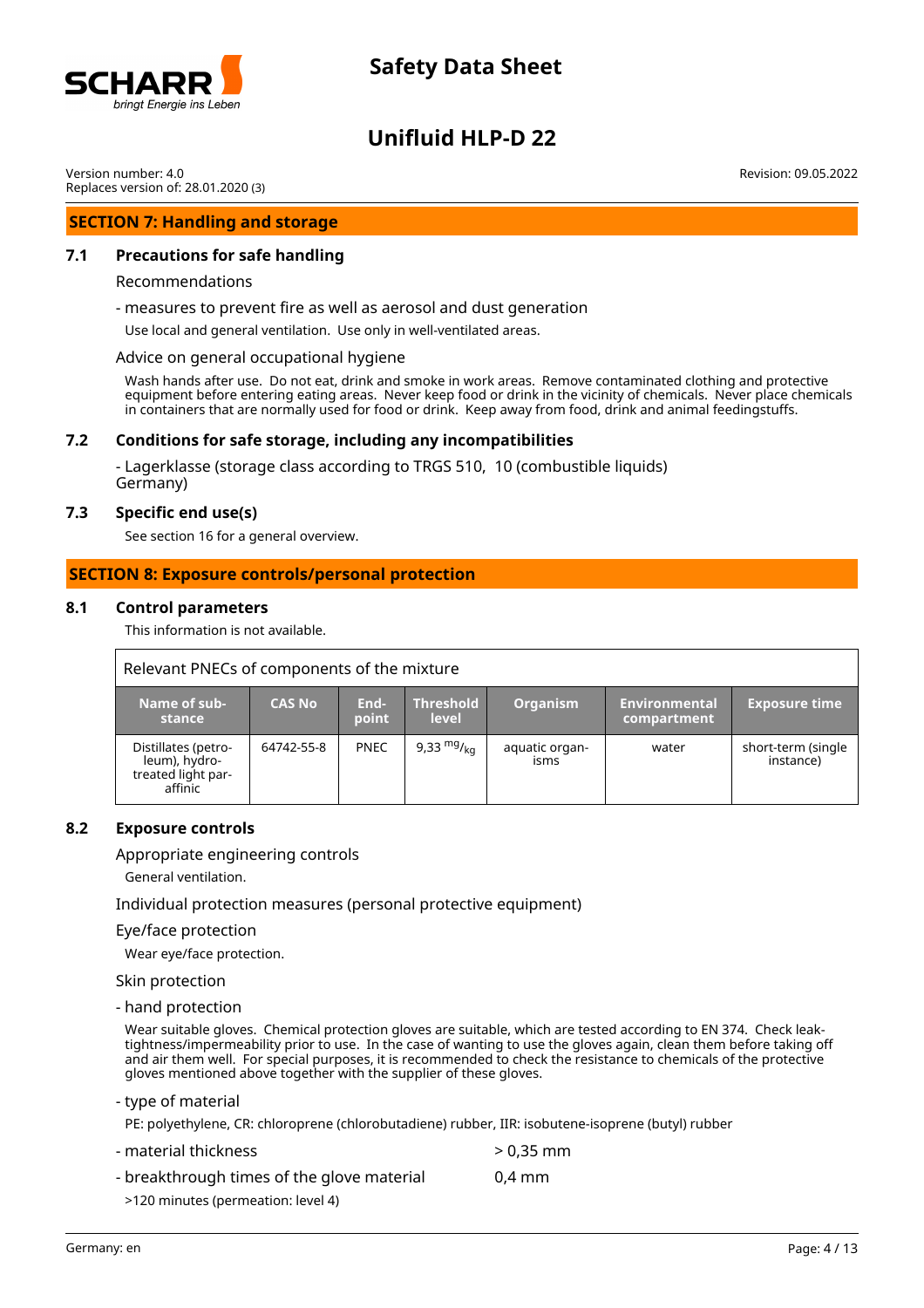

# **Unifluid HLP-D 22**

Version number: 4.0 Replaces version of: 28.01.2020 (3) Revision: 09.05.2022

### - other protection measures

Take recovery periods for skin regeneration. Preventive skin protection (barrier creams/ointments) is recommended. Wash hands thoroughly after handling.

### Respiratory protection

[In case of inadequate ventilation] wear respiratory protection. Type: AX (gas filters and combined filters against lowboiling point organic compounds, colour code: Brown).

### Environmental exposure controls

Use appropriate container to avoid environmental contamination. Keep away from drains, surface and ground water.

### **SECTION 9: Physical and chemical properties**

### **9.1 Information on basic physical and chemical properties**

| Physical state                                              | liquid                                                       |
|-------------------------------------------------------------|--------------------------------------------------------------|
| Colour                                                      | light yellow                                                 |
| Odour                                                       | characteristic                                               |
| Melting point/freezing point                                | $<$ -10 °C                                                   |
| Boiling point or initial boiling point and boiling<br>range | not determined                                               |
| Evaporation rate                                            | not determined                                               |
| Flammability                                                | this material is combustible, but will not ignite<br>readily |
| Lower and upper explosion limit                             | 0,6 vol% - 6,5 vol%                                          |
| Flash point                                                 | >200 °C                                                      |
| Auto-ignition temperature                                   | >310 °C                                                      |
| pH (value)                                                  | not determined                                               |
| Kinematic viscosity                                         | 22 $\text{mm}^2$ / <sub>s</sub> at 40 °C                     |
| Solubility(ies)                                             | not determined                                               |

### Partition coefficient

| Partition coefficient n-octanol/water (log value)   this information is not available |  |
|---------------------------------------------------------------------------------------|--|
|                                                                                       |  |

| Vapour pressure | not determined |
|-----------------|----------------|
|-----------------|----------------|

### Density and/or relative density

| Density | <sup>∣</sup> 0,861 <sup>g</sup> / <sub>cmª</sub> at 15 °C |
|---------|-----------------------------------------------------------|
|---------|-----------------------------------------------------------|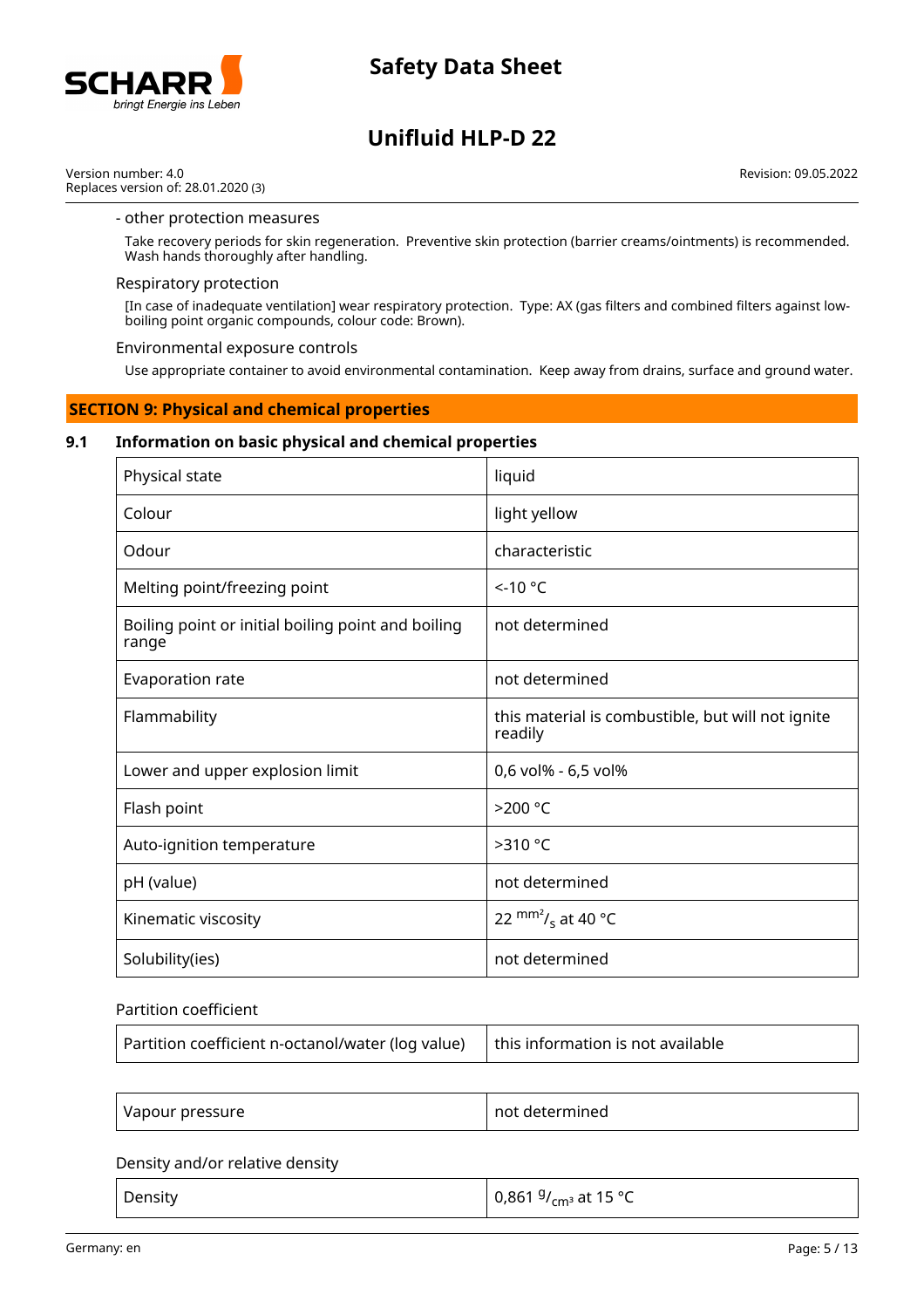

Version number: 4.0 Replaces version of: 28.01.2020 (3) Revision: 09.05.2022

| Particle characteristics                              | not relevant (liquid)                                                               |
|-------------------------------------------------------|-------------------------------------------------------------------------------------|
| <b>Other information</b>                              |                                                                                     |
| Information with regard to physical hazard<br>classes | hazard classes acc. to GHS (physical hazards):<br>not relevant                      |
| Other safety characteristics                          |                                                                                     |
| Temperature class (EU, acc. to ATEX)                  | T2 (maximum permissible surface temperature on the equip-<br>ment: $300^{\circ}$ C) |

## **SECTION 10: Stability and reactivity**

### **10.1 Reactivity**

**9.2 Other information**

Concerning incompatibility: see below "Conditions to avoid" and "Incompatible materials".

### **10.2 Chemical stability**

The material is stable under normal ambient and anticipated storage and handling conditions of temperature and pressure.

### **10.3 Possibility of hazardous reactions**

In case of insufficient ventilation and/or in use, may form flammable/explosive vapour-air mixture.

### **10.4 Conditions to avoid**

There are no specific conditions known which have to be avoided.

### **10.5 Incompatible materials**

Oxidisers

### **10.6 Hazardous decomposition products**

Reasonably anticipated hazardous decomposition products produced as a result of use, storage, spill and heating are not known. Hazardous combustion products: see section 5.

### **SECTION 11: Toxicological information**

### **11.1 Information on hazard classes as defined in Regulation (EC) No 1272/2008**

Test data are not available for the complete mixture.

Classification procedure

The method for classification of the mixture is based on ingredients of the mixture (additivity formula).

### **Classification according to GHS (1272/2008/EC, CLP)**

This mixture does not meet the criteria for classification in accordance with Regulation No 1272/2008/EC.

### Acute toxicity

Shall not be classified as acutely toxic.

| Acute toxicity estimate (ATE) of components of the mixture  |               |                       |                   |  |  |
|-------------------------------------------------------------|---------------|-----------------------|-------------------|--|--|
| Name of substance                                           | <b>CAS No</b> | <b>Exposure route</b> | <b>ATE</b>        |  |  |
| Distillates (petroleum), hydrotreated light par-<br>affinic | 64742-55-8    | inhalation: dust/mist | 2.18 $mg$ / $/4h$ |  |  |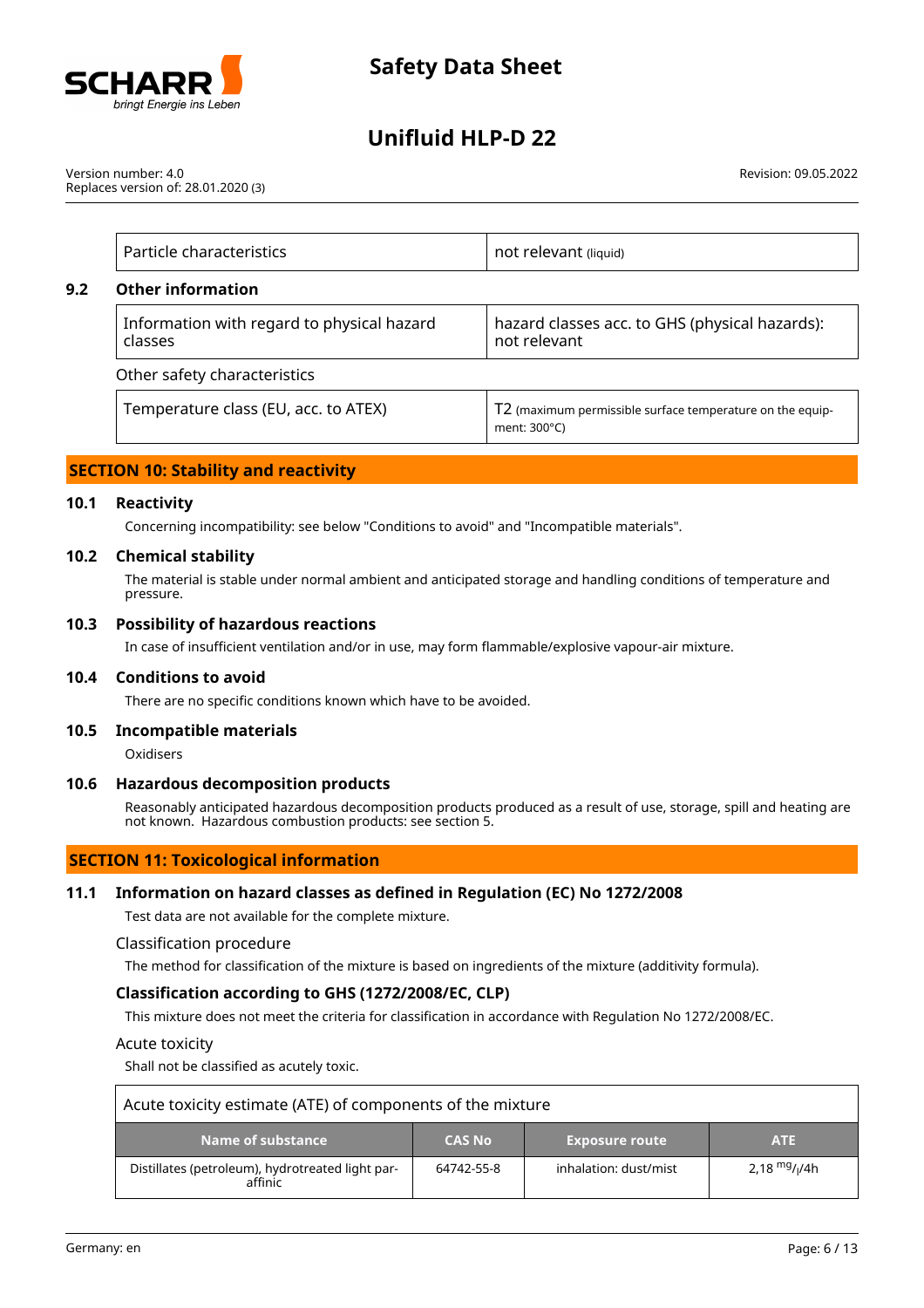

Version number: 4.0 Replaces version of: 28.01.2020 (3) Revision: 09.05.2022

| Acute toxicity of components of the mixture                 |               |                          |                 |                            |                |  |
|-------------------------------------------------------------|---------------|--------------------------|-----------------|----------------------------|----------------|--|
| Name of substance                                           | <b>CAS No</b> | <b>Exposure</b><br>route | <b>Endpoint</b> | Value                      | <b>Species</b> |  |
| Distillates (petroleum), hydro-<br>treated light paraffinic | 64742-55-8    | oral                     | LD50            | $>5.000$ mg/ <sub>ka</sub> | rat            |  |
| Distillates (petroleum), hydro-<br>treated light paraffinic | 64742-55-8    | inhalation:<br>dust/mist | <b>LC50</b>     | 2.18 $mg/1/4h$             | rat            |  |
| Distillates (petroleum), hydro-<br>treated light paraffinic | 64742-55-8    | dermal                   | LD50            | $>5.000$ mg/ <sub>ka</sub> | rabbit         |  |

### Skin corrosion/irritation

Shall not be classified as corrosive/irritant to skin.

### Serious eye damage/eye irritation

Shall not be classified as seriously damaging to the eye or eye irritant.

### Respiratory or skin sensitisation

Shall not be classified as a respiratory or skin sensitiser.

### Germ cell mutagenicity

Shall not be classified as germ cell mutagenic.

### Carcinogenicity

Shall not be classified as carcinogenic.

### Reproductive toxicity

Shall not be classified as a reproductive toxicant.

### Specific target organ toxicity - single exposure

Shall not be classified as a specific target organ toxicant (single exposure).

### Specific target organ toxicity - repeated exposure

Shall not be classified as a specific target organ toxicant (repeated exposure).

### Aspiration hazard

Shall not be classified as presenting an aspiration hazard.

### **11.2 Information on other hazards**

There is no additional information.

### **SECTION 12: Ecological information**

### **12.1 Toxicity**

Acc. to 1272/2008/EC: Shall not be classified as hazardous to the aquatic environment. Verordnung über Anlagen zum Umgang mit wassergefährdenden Stoffen (Ordinance on facilities for handling substances hazardous to water) (AwSV): WGK 1, slightly hazardous to water (Germany)

| Aquatic toxicity (acute) of components of the mixture        |               |                 |                     |                |                         |  |
|--------------------------------------------------------------|---------------|-----------------|---------------------|----------------|-------------------------|--|
| Name of substance                                            | <b>CAS No</b> | <b>Endpoint</b> | <b>Value</b>        | <b>Species</b> | <b>Exposure</b><br>time |  |
| Distillates (petroleum),<br>hydrotreated light<br>paraffinic | 64742-55-8    | LL50            | $>100 \frac{mg}{l}$ | fish           | 96 h                    |  |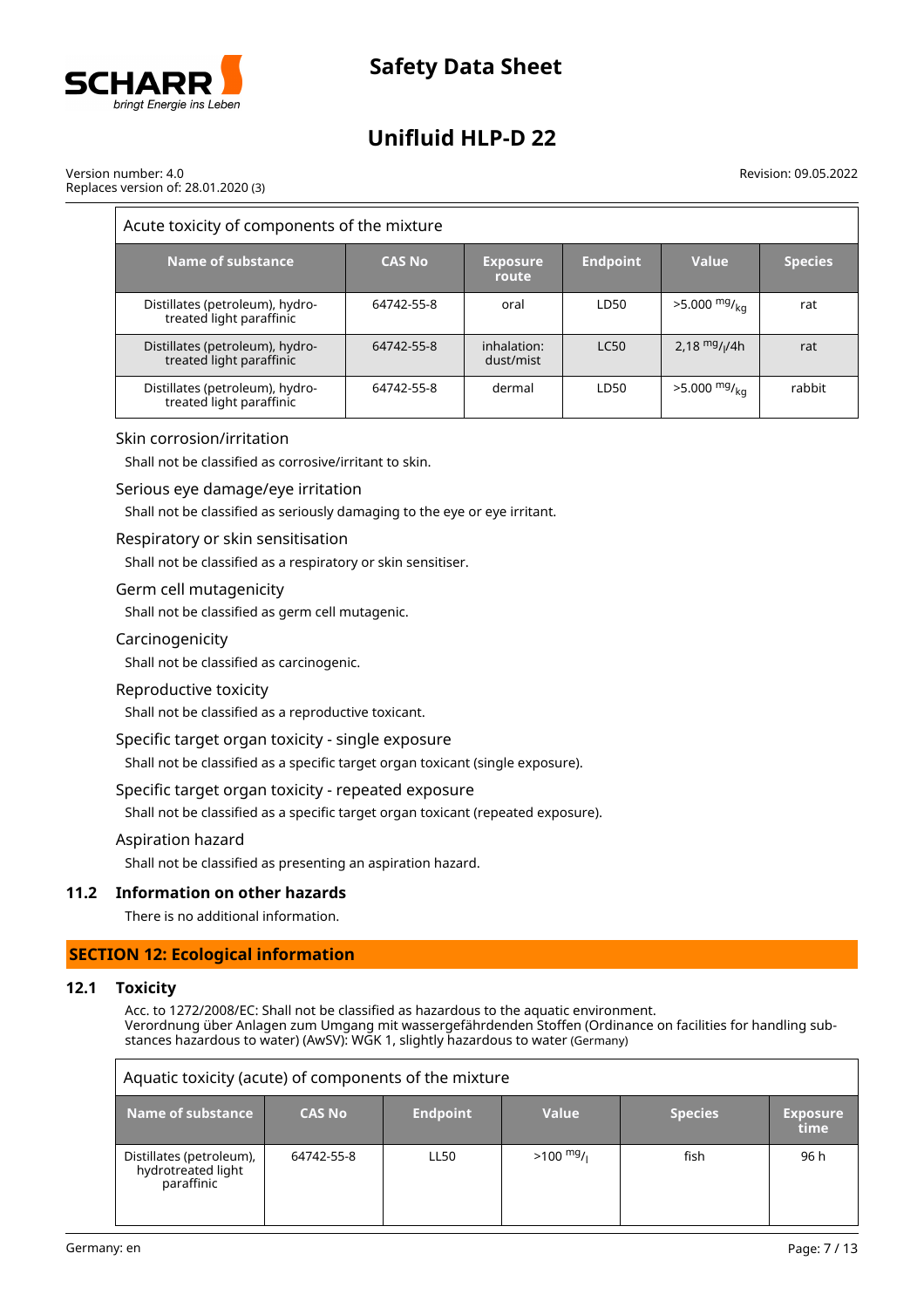

Version number: 4.0 Replaces version of: 28.01.2020 (3) Revision: 09.05.2022

| Aquatic toxicity (acute) of components of the mixture        |               |                 |               |                       |                         |
|--------------------------------------------------------------|---------------|-----------------|---------------|-----------------------|-------------------------|
| Name of substance                                            | <b>CAS No</b> | <b>Endpoint</b> | Value         | <b>Species</b>        | <b>Exposure</b><br>time |
| Distillates (petroleum),<br>hydrotreated light<br>paraffinic | 64742-55-8    | EL50            | $>10.000$ mg/ | aquatic invertebrates | 24h                     |

Aquatic toxicity (chronic) of components of the mixture

| Name of substance                                            | <b>CAS No</b> | <b>Endpoint</b> | <b>Value</b>   | <b>Species</b>        | <b>Exposure</b><br>time |
|--------------------------------------------------------------|---------------|-----------------|----------------|-----------------------|-------------------------|
| Distillates (petroleum),<br>hydrotreated light<br>paraffinic | 64742-55-8    | <b>LL50</b>     | $>10.000$ mg/i | aquatic invertebrates | 24 h                    |

### Biodegradation

Data are not available.

### **12.2 Persistence and degradability**

Data are not available.

### **12.3 Bioaccumulative potential**

Data are not available.

### **12.4 Mobility in soil**

Data are not available.

# **12.5 Results of PBT and vPvB assessment**

Data are not available.

# **12.6 Endocrine disrupting properties**

Information on this property is not available.

## **12.7 Other adverse effects**

Data are not available.

## **SECTION 13: Disposal considerations**

### **13.1 Waste treatment methods**

Sewage disposal-relevant information

Do not empty into drains. Avoid release to the environment. Refer to special instructions/safety data sheets.

### Waste treatment of containers/packagings

Completely emptied packages can be recycled. Handle contaminated packages in the same way as the substance itself.

### **Relevant provisions relating to waste**

Mineral based non-chlorinated hydraulic oils 13 01 10\*

### **Remarks**

Please consider the relevant national or regional provisions. Waste shall be separated into the categories that can be handled separately by the local or national waste management facilities.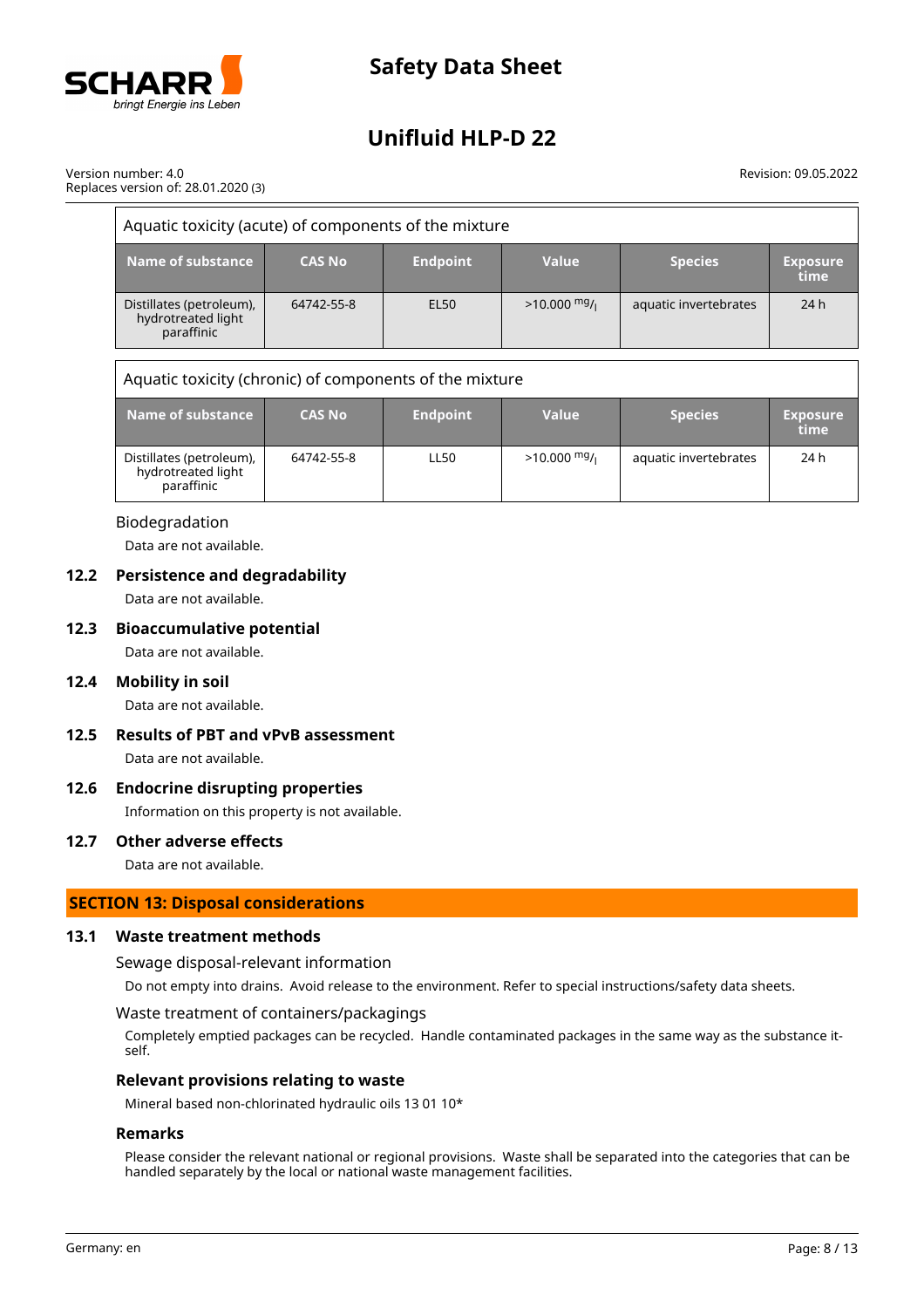

## **Unifluid HLP-D 22**

Revision: 09.05.2022

Version number: 4.0 Replaces version of: 28.01.2020 (3)

## **SECTION 14: Transport information**

- 
- **14.2 UN proper shipping name** not relevant
- **14.3 Transport hazard class(es)** none
- **14.4 Packing group not assigned not assigned**
- 

**14.1 UN number or ID number 12.1 14.1 UN number not subject to transport regulations** 

**14.5 Environmental hazards** non-environmentally hazardous acc. to the dangerous goods regulations

**14.6 Special precautions for user** There is no additional information.

## **14.7 Maritime transport in bulk according to IMO instruments**

The cargo is not intended to be carried in bulk.

### **Information for each of the UN Model Regulations**

### **Transport of dangerous goods by road, rail and inland waterway (ADR/RID/ADN) - additional information**

Not subject to ADR, RID and ADN.

### **International Maritime Dangerous Goods Code (IMDG) - additional information** Not subject to IMDG.

## **International Civil Aviation Organization (ICAO-IATA/DGR) - additional information** Not subject to ICAO-IATA.

# **SECTION 15: Regulatory information**

## **15.1 Safety, health and environmental regulations/legislation specific for the substance or mixture Relevant provisions of the European Union (EU)**

### **Seveso Directive**

|           | 2012/18/EU (Seveso III)               |                                                                                                 |              |
|-----------|---------------------------------------|-------------------------------------------------------------------------------------------------|--------------|
| <b>No</b> | Dangerous substance/hazard categories | Qualifying quantity (tonnes) for the ap-<br>plication of lower and upper-tier require-<br>ments | <b>Notes</b> |
|           | not assigned                          |                                                                                                 |              |

### **VOC Deco-Paint Directive 2004/42/EC**

| VOC content                                 | 0,45 % |
|---------------------------------------------|--------|
| <b>Industrial Emissions Directive (IED)</b> |        |

| <b>VOC</b><br>`∩n<br>tent ו<br>. | 45 % |
|----------------------------------|------|
|                                  |      |

## **National regulations (Austria)**

Ordinance on combustible liquids (VbF) not applicable (mass fraction of liquids with a flash point of more than 100° C or of solids is higher than 30 %)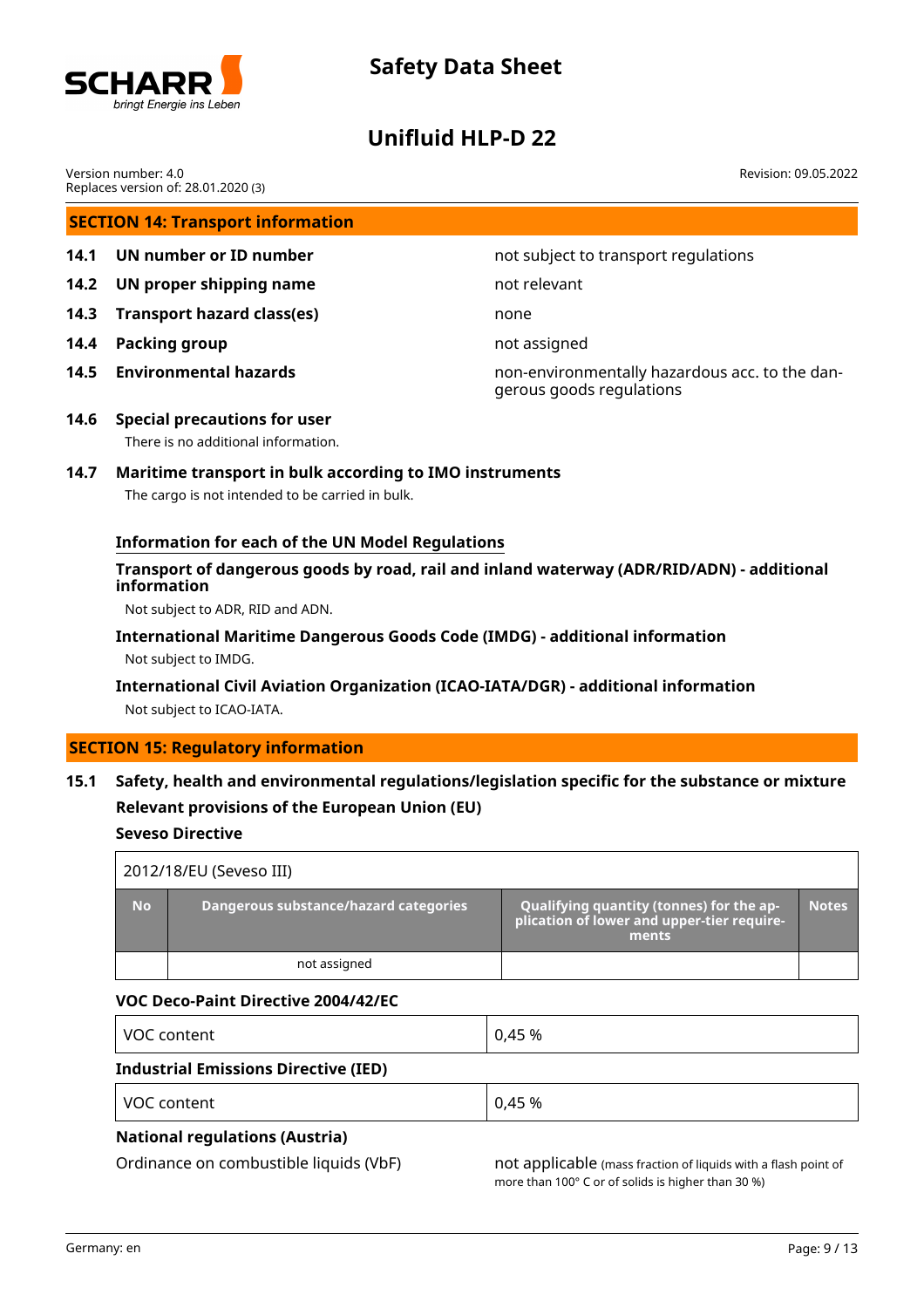

# **Unifluid HLP-D 22**

Version number: 4.0 Replaces version of: 28.01.2020 (3) Revision: 09.05.2022

### **National regulations (Germany)**

### **Verordnung über Anlagen zum Umgang mit wassergefährdenden Stoffen (Ordinance on facilities for handling substances hazardous to water) (AwSV)**

Wassergefährdungsklasse, WGK (water hazard class)

1 slightly hazardous to water

### **National regulations Switzerland**

### **Ordinance on the incentive tax on volatile organic compounds (VOCV)**

The product is exempt from the tax. Product in which the VOC content does not exceed 3 per cent (% by weight).

### **National inventories**

| <b>Country</b> | <b>Inventory</b> | <b>Status</b>                  |
|----------------|------------------|--------------------------------|
| AU             | <b>AIIC</b>      | not all ingredients are listed |
| CA             | <b>DSL</b>       | not all ingredients are listed |
| <b>CN</b>      | <b>IECSC</b>     | not all ingredients are listed |
| EU             | <b>ECSI</b>      | not all ingredients are listed |
| <b>EU</b>      | REACH Reg.       | not all ingredients are listed |
| <b>KR</b>      | <b>KECI</b>      | not all ingredients are listed |
| <b>MX</b>      | INSQ             | not all ingredients are listed |
| NZ             | <b>NZIOC</b>     | not all ingredients are listed |
| <b>PH</b>      | <b>PICCS</b>     | not all ingredients are listed |
| <b>TR</b>      | <b>CICR</b>      | not all ingredients are listed |
| <b>TW</b>      | <b>TCSI</b>      | not all ingredients are listed |
| US.            | <b>TSCA</b>      | not all ingredients are listed |

Legend

| AIIC         | Australian Inventory of Industrial Chemicals                            |
|--------------|-------------------------------------------------------------------------|
| <b>CICR</b>  | Chemical Inventory and Control Regulation                               |
| <b>DSL</b>   | Domestic Substances List (DSL)                                          |
| ECSI         | EC Substance Inventory (EINECS, ELINCS, NLP)                            |
| <b>IECSC</b> | Inventory of Existing Chemical Substances Produced or Imported in China |
| INSO         | National Inventory of Chemical Substances                               |
| KECI         | Korea Existing Chemicals Inventory                                      |
| NZIoC        | New Zealand Inventory of Chemicals                                      |
| <b>PICCS</b> | Philippine Inventory of Chemicals and Chemical Substances (PICCS)       |
| REACH Reg.   | REACH registered substances                                             |
| TCSI         | Taiwan Chemical Substance Inventory                                     |
| <b>TSCA</b>  | Toxic Substance Control Act                                             |

### **15.2 Chemical Safety Assessment**

Chemical safety assessments for substances in this mixture were not carried out.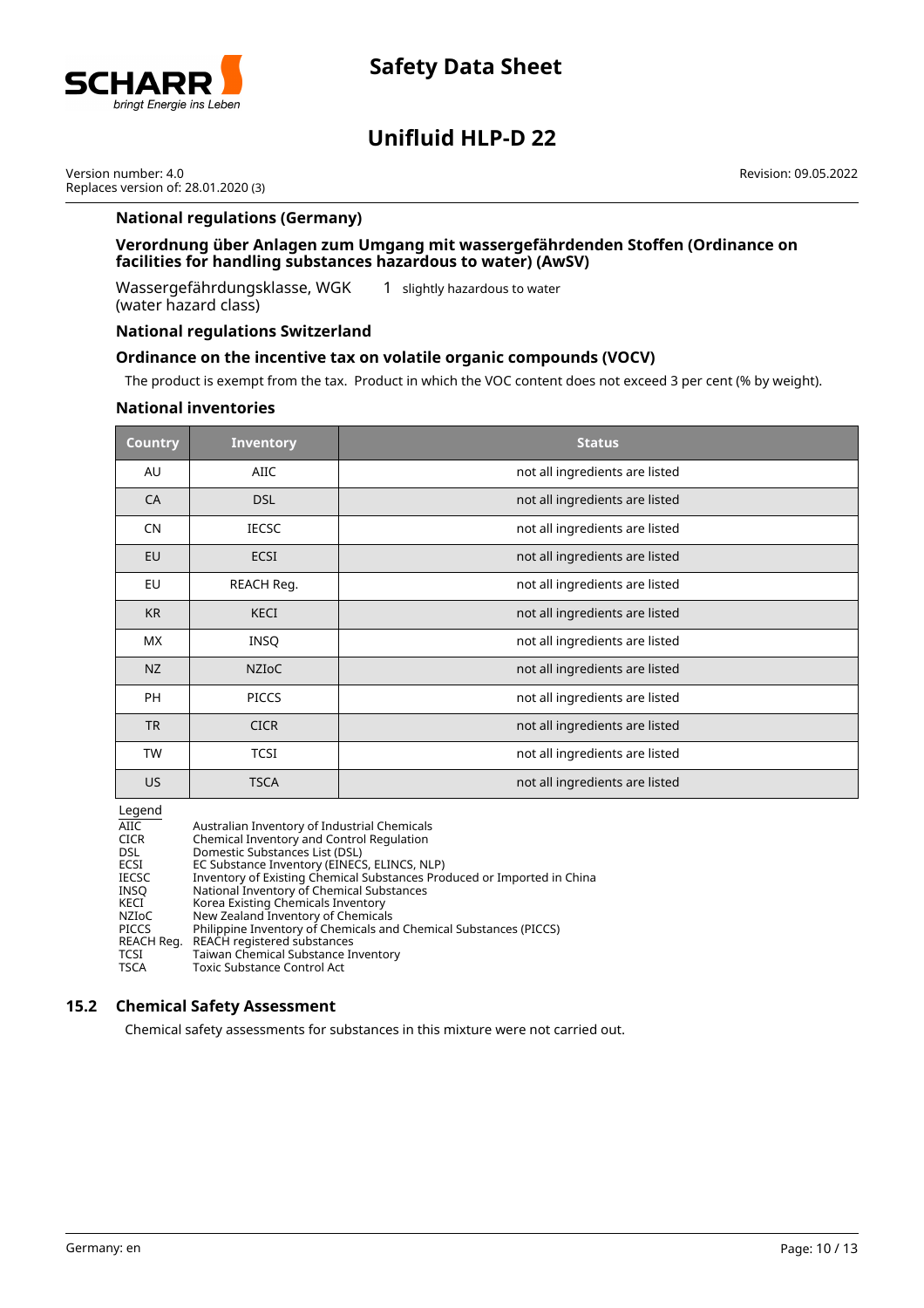

# **Unifluid HLP-D 22**

Version number: 4.0 Replaces version of: 28.01.2020 (3)

## **SECTION 16: Other information**

## **Indication of changes (revised safety data sheet)**

| <b>Section</b> | Former entry (text/value)                                                                                                       | <b>Actual entry (text/value)</b>                                                                                                                                                                                  |  |
|----------------|---------------------------------------------------------------------------------------------------------------------------------|-------------------------------------------------------------------------------------------------------------------------------------------------------------------------------------------------------------------|--|
| 2.3            | Other hazards                                                                                                                   | Other hazards:<br>of no significance                                                                                                                                                                              |  |
| 2.3            | Results of PBT and vPvB assessment:<br>This mixture does not contain any substances that<br>are assessed to be a PBT or a vPvB. |                                                                                                                                                                                                                   |  |
| 3.2            |                                                                                                                                 | Hazardous ingredients:<br>change in the listing (table)                                                                                                                                                           |  |
| 3.2            |                                                                                                                                 | Hazardous ingredients:<br>change in the listing (table)                                                                                                                                                           |  |
| 8.1            |                                                                                                                                 | Relevant PNECs of components of the mixture:<br>change in the listing (table)                                                                                                                                     |  |
| 8.2            | Type of material:<br>NBR: acrylonitrile-butadiene rubber                                                                        | Type of material:<br>PE: polyethylene, CR: chloroprene (chlorobutadiene)<br>rubber, IIR: isobutene-isoprene (butyl) rubber                                                                                        |  |
| 8.2            | Material thickness:<br>$0,4$ mm                                                                                                 | Material thickness:<br>$> 0.35$ mm                                                                                                                                                                                |  |
| 8.2            | Breakthrough times of the glove material:<br>>240 minutes (permeation: level 5)                                                 | Breakthrough times of the glove material:<br>$0.4$ mm                                                                                                                                                             |  |
|                |                                                                                                                                 | >120 minutes (permeation: level 4)                                                                                                                                                                                |  |
| 8.2            | Protective gloves Splash protection                                                                                             |                                                                                                                                                                                                                   |  |
| 8.2            | Type of material:<br>nitrile                                                                                                    |                                                                                                                                                                                                                   |  |
| 8.2            | Respiratory protection:<br>In case of inadequate ventilation wear respiratory<br>protection.                                    | Respiratory protection:<br>[In case of inadequate ventilation] wear respiratory<br>protection. Type: AX (gas filters and combined filters<br>against low-boiling point organic compounds, colour<br>code: Brown). |  |
| 11.1           |                                                                                                                                 | Acute toxicity estimate (ATE) of components of the<br>mixture:<br>change in the listing (table)                                                                                                                   |  |
| 11.1           |                                                                                                                                 | Acute toxicity of components of the mixture:<br>change in the listing (table)                                                                                                                                     |  |
| 11.2           |                                                                                                                                 | Information on other hazards:<br>There is no additional information.                                                                                                                                              |  |
| 12.1           |                                                                                                                                 | Aquatic toxicity (acute) of components of the mix-<br>ture:<br>change in the listing (table)                                                                                                                      |  |
| 12.1           |                                                                                                                                 | Aquatic toxicity (chronic) of components of the mix-<br>ture:<br>change in the listing (table)                                                                                                                    |  |
| 12.6           | Other adverse effects:<br>Data are not available.                                                                               | Endocrine disrupting properties:<br>Information on this property is not available.                                                                                                                                |  |
| 14.4           | Packing group:<br>not assigned to a packing group                                                                               | Packing group:<br>not assigned                                                                                                                                                                                    |  |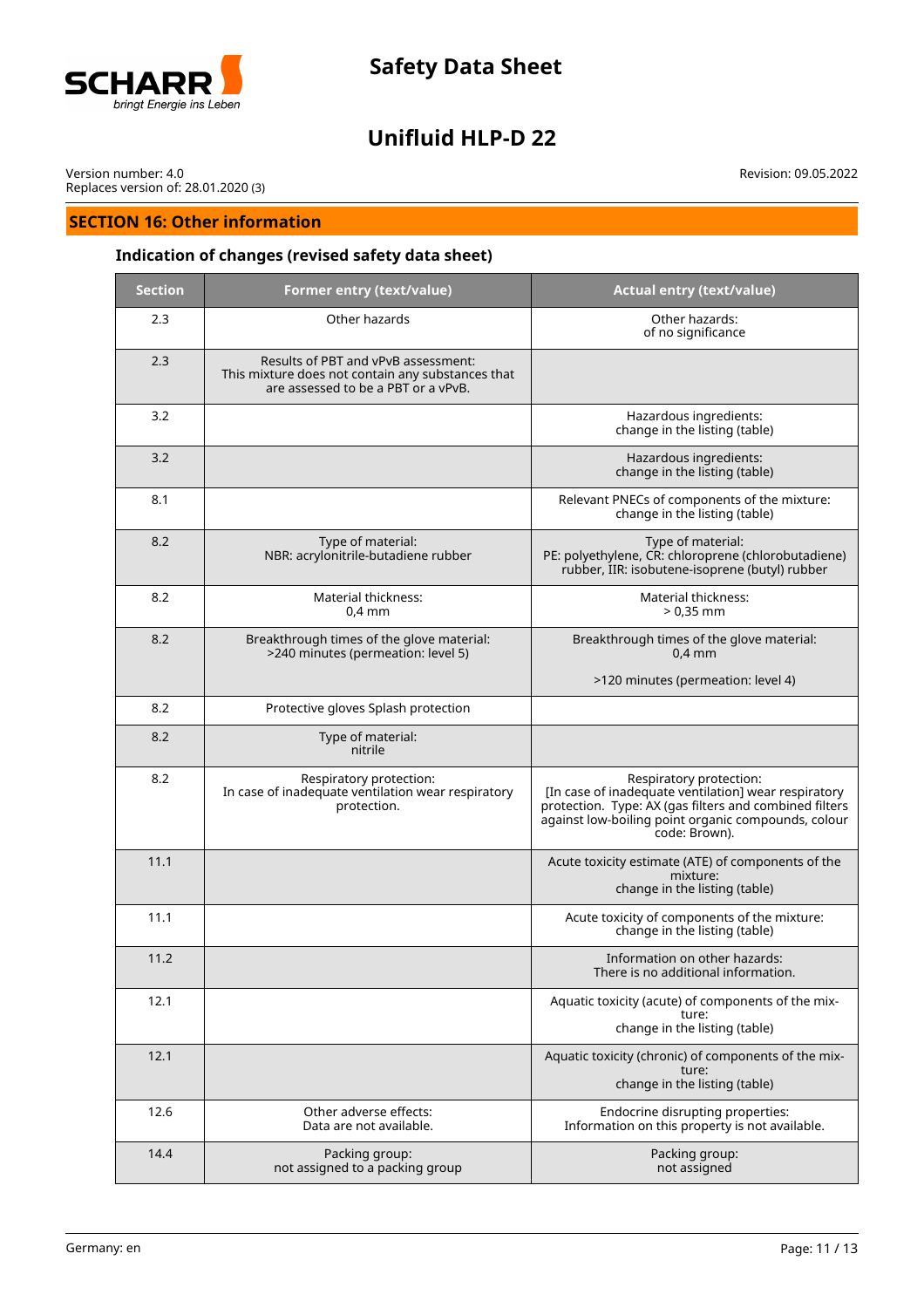

# **Unifluid HLP-D 22**

Version number: 4.0 Replaces version of: 28.01.2020 (3)

### **Abbreviations and acronyms**

**Abbr. Descriptions of used abbreviations** ADN Accord européen relatif au transport international des marchandises dangereuses par voies de navigation intérieures (European Agreement concerning the International Carriage of Dangerous Goods by Inland Waterways) ADR Accord relatif au transport international des marchandises dangereuses par route (Agreement concerning the International Carriage of Dangerous Goods by Road) Asp. Tox. **Asp. Tox.** Aspiration hazard ATE ATE Acute Toxicity Estimate CAS Chemical Abstracts Service (service that maintains the most comprehensive list of chemical substances) CLP Regulation (EC) No 1272/2008 on classification, labelling and packaging of substances and mixtures DGR Dangerous Goods Regulations (see IATA/DGR) EC No The EC Inventory (EINECS, ELINCS and the NLP-list) is the source for the seven-digit EC number, an identifier of substances commercially available within the EU (European Union) EINECS European Inventory of Existing Commercial Chemical Substances EL50 Effective Loading 50 %: the EL50 corresponds to the loading rate required to produce a response in 50% of the test organisms ELINCS European List of Notified Chemical Substances GHS "Globally Harmonized System of Classification and Labelling of Chemicals" developed by the United Nations IATA International Air Transport Association IATA/DGR Dangerous Goods Regulations (DGR) for the air transport (IATA) ICAO International Civil Aviation Organization IMDG **IMDG International Maritime Dangerous Goods Code** index No **The Index number is the identification code given to the substance in Part 3 of Annex VI to Regulation** (EC) No 1272/2008 LC50 Lethal Concentration 50%: the LC50 corresponds to the concentration of a tested substance causing 50 % lethality during a specified time interval LD50 Lethal Dose 50 %: the LD50 corresponds to the dose of a tested substance causing 50 % lethality during a specified time interval LL50 Lethal Loading 50 %: the LL50 corresponds to the loading rate causing 50 % lethality NLP | No-Longer Polymer PBT Persistent, Bioaccumulative and Toxic PNEC Predicted No-Effect Concentration REACH REACH Registration, Evaluation, Authorisation and Restriction of Chemicals RID Règlement concernant le transport International ferroviaire des marchandises Dangereuses (Regulations concerning the International carriage of Dangerous goods by Rail) TRGS Technische Regeln für Gefahrstoffe (technical rules for hazardous substances, Germany) VOC Volatile Organic Compounds vPvB Very Persistent and very Bioaccumulative

Revision: 09.05.2022